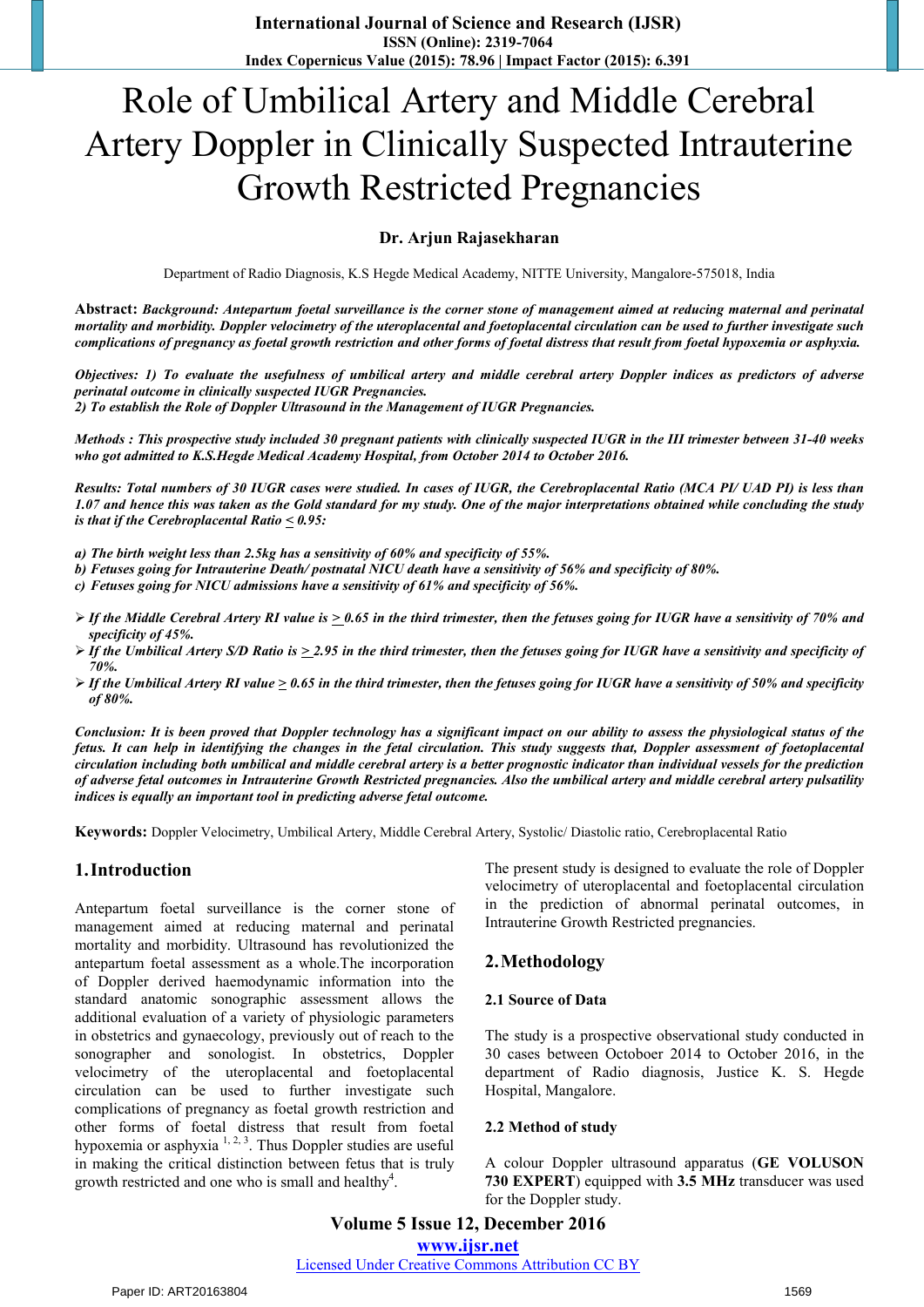All the examinations were made with the patient lying in semi recumbent position with a lateral tilt. Doppler transducer was placed on the abdominal wall over the uterus and carefully manipulated till Doppler signals appropriate for those particular vessels were identified. All the examinations were performed only during foetal apnoea and foetal inactivity.

The signal was recorded for a minimum of 5 to 8 cycles with blood flow velocity waveforms of equal shape and amplitude and satisfactory quality. Then the image was frozen and measurements were taken.

Doppler velocity waveforms of umbilical and middle cerebral were taken for both normal and high risk pregnancies.

## **2.3 Inclusion Criteria**

- (a) Singleton pregnancy.
- (b) Fetal gestational age of 31 to 40 weeks with clinically suspected intrauterine growth retardation. (Estimated fetal weight <10th percentile for gestation)

## **2.4 Exclusion Criteria**

- (a) Documented major congenital abnormality
- (b) Multiple gestations

#### **2.5 Statistical Analysis**

Diagnostic comparison of Cerebroplacental Ratio ( MCA PI/ UA PI ) with adverse fetal outcomes using Sensitivity, Specificity, p value, ROC curve diagrams (Area under the curve) were done.

## **3.Results**

Among 30 patients in the study, comparisons of Cerebroplacental Ratio with certain parameters were performed. Table 1 shows comparison with Gestational age by LMP, where as Table 2 shows comparison with Gestational Age by Ultrasound. Table 3, 4 and 5 shows comparison of IUGR with Umbilical Artery S/D Ratio and Birth Weight.

| <b>IUGR</b> |    | Mean   | <b>Std. Deviaon</b> | 95% Confidence Interval for Mean |                    | t value | p value           |
|-------------|----|--------|---------------------|----------------------------------|--------------------|---------|-------------------|
|             |    |        |                     | <b>Lower Bound</b>               | <b>Upper Bound</b> |         |                   |
| Present     | 20 | 35.820 | .828                | 34.964                           | 36.676             | l .72   | .097              |
| Absent      | 10 | 37.280 | 2.813               | 35.268                           | 39.292             |         | (Not significant) |
| Total       | 30 | 36.307 | 2.266               | 35.461                           | 37.153             |         |                   |

**Table 1:** Comparison of IUGR v/s GA (LMP)

Those having IUGR (Cerebroplacental Ratio  $\leq 1.07$ ), the mean GA(LMP) according to our study is  $36wks + 2wks$  and patients without IUGR, mean  $GA(LMP)$  is  $37wks \pm 3wks$ .

However, test shows no significant difference in GA(LMP) between presence and absence of IUGR. (p value  $= 0.097$ )

| <b>IUGR</b> |    | Mean   | <b>Std. Deviation</b> | 95% Confidence Interval for<br>Mean |                    | t value | p value       |
|-------------|----|--------|-----------------------|-------------------------------------|--------------------|---------|---------------|
|             |    |        |                       | <b>Lower Bound</b>                  | <b>Upper Bound</b> |         |               |
| Present     | 20 | 31.455 | 2.446                 | 30.310                              | 32.600             |         |               |
| Absent      | 10 | 33.350 | 2.107                 | 31.843                              | 34.857             | 2.09    | .046          |
| Total       | 30 | 32.087 | 2.474                 | 31.163                              | 33.011             |         | (Significant) |

**Table 2:** Comparison of IUGR v/s GA (USG)

Those having IUGR (Cerebroplacental Ratio <1.07), the mean GA(USG) according to our study is  $31wks + 2wks$  and patients without IUGR, mean GA(USG) is 33wks+ 2wks.

Here, test shows significant difference in GA (USG) between presence and absence of IUGR. (p value  $= 0.046$ )

|    |       |      | 95% Confidence Interval for Mean |                    | t value | p value           |
|----|-------|------|----------------------------------|--------------------|---------|-------------------|
|    |       |      | Lower Bound                      | <b>Upper Bound</b> |         |                   |
| 20 | 3.170 | 718  | 2.834                            | 3.506              |         | .170              |
| l0 | 2.790 | .651 | 2.325                            | 3.255              | l .41   | (Not significant) |
| 30 | 3.043 | .709 | 2.779                            | 3.308              |         |                   |
|    |       | Mean | <b>Std. Deviation</b>            |                    |         |                   |

Those having IUGR (Cerebroplacental Ratio <1.07), the mean UA S/D ratio according to our study is  $3.1 + 0.7$  and patients without IUGR, mean UA S/D ratio is  $2.8 \pm 0.6$ . Here, test shows no significant difference in UA S/D

between presence and absence of IUGR. (p value  $= 0.17$ ). This test is in keeping with increased UA S/D ratio (>3) in 3<sup>rd</sup> trimester UA Doppler studies.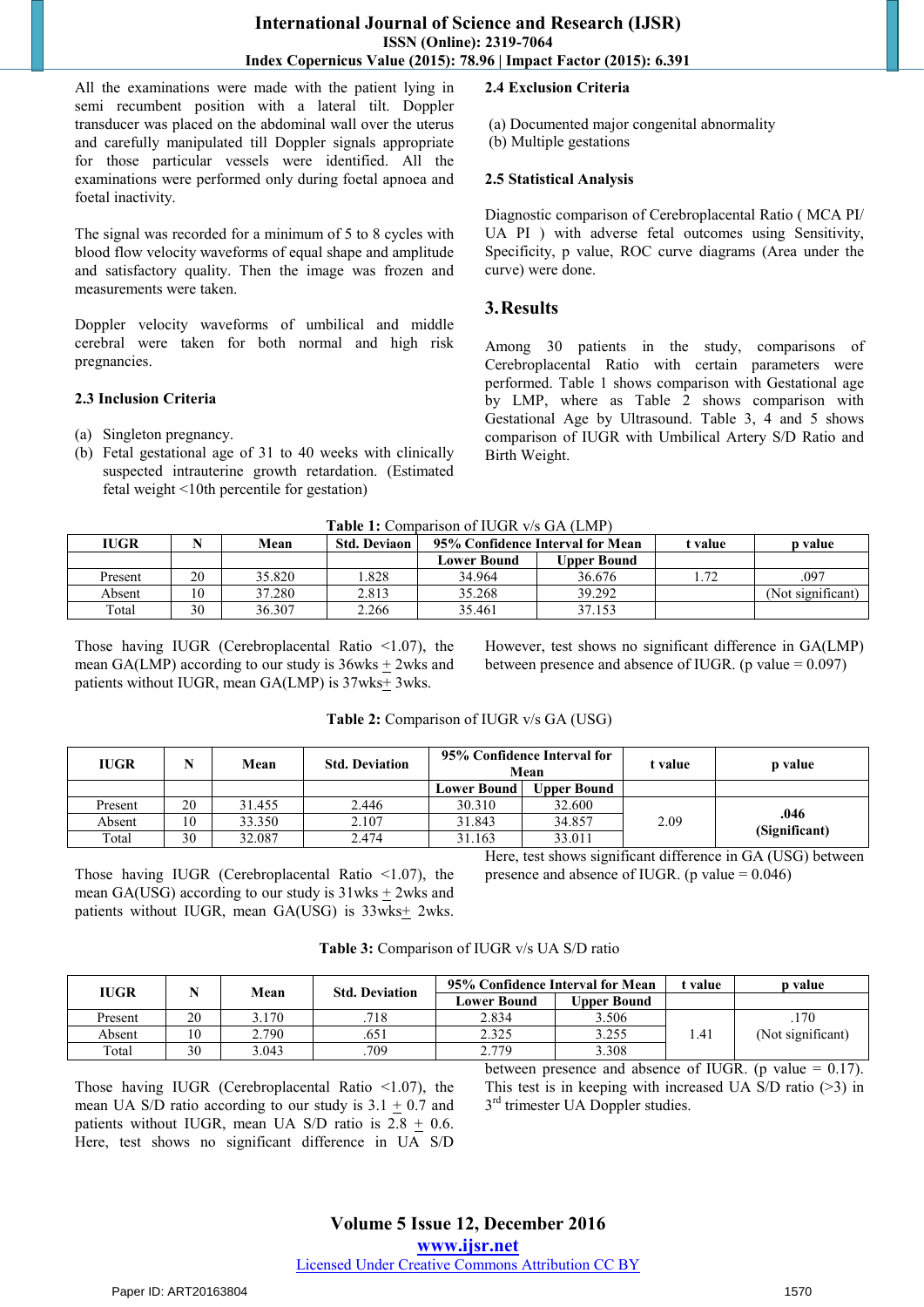| <b>IUGR</b> | N  | 95% Confidence Interval for<br>Mean<br><b>Std. Deviation</b><br>Mean |      |                    | t value     | p value |                      |
|-------------|----|----------------------------------------------------------------------|------|--------------------|-------------|---------|----------------------|
|             |    |                                                                      |      | <b>Lower Bound</b> | Upper Bound |         |                      |
| Present     | 20 | 2.113                                                                | .543 | 1.858              | 2.367       | .49     | .148                 |
| Absent      | 10 | 2.385                                                                | .269 | 2.193              | 2.577       |         | (Not<br>significant) |
| Total       | 30 | 2.203                                                                | .482 | 2.023              | 2.383       |         |                      |

**Table 4:** Comparison of IUGR v/s Birth Weight (Kg)

Those having IUGR (Cerebroplacental Ratio <1.07), the mean birth weight according to our study is  $2.1 + 0.5$  and patients without IUGR, mean birth weight is  $2.3 \pm 0.2$ . Here, test shows no significant difference in birth weight between presence and absence of IUGR. (p value  $= 0.14$ )

**Table 5:** Comparison of Birth Weight v/s Cerebroplacental Ratio (IUGR)

|                      |     | Cerebroplacental Ratio<br>(MCA PI/UA PI) |        |              |
|----------------------|-----|------------------------------------------|--------|--------------|
|                      |     | Present                                  | Absent | <b>Total</b> |
| Birth Wt(kg) < $2.5$ |     | 15                                       | 5      | 20           |
|                      |     | 75.0%                                    | 25.0%  | 100.0%       |
|                      |     | 75.0%                                    | 50.0%  | 66.7%        |
|                      | >25 | Б                                        | 5      | 10           |
|                      |     | 50.0%                                    | 50.0%  | 100.0%       |
|                      |     | 25.0%                                    | 50.0%  | 33.3%        |
| <b>Total</b>         |     | 20                                       | 10     | 30           |
|                      |     | 66.7%                                    | 33.3%  | 100.0%       |
|                      |     | 100.0%                                   | 100.0% | 100.0%       |

In cases of Intrauterine Growth Restriction (IUGR), 75% of cases had birth weight less than 2.5kg and 25% of cases without IUGR also had birth weight less than 2.5kg.

In cases of IUGR, 50% of cases had birth weight more than 2.5kg and 50% of cases without IUGR had birth weight more than 2.5kg.

# **4.ROC Curve Diagrams**

## **1)IUGR v/s Birth Weight**



Area under the curve is 0.6 which is good. The study shows that if the Cerebroplacental Ratio is less than 0.95, then the birth weight being <2.5kg has a sensitivity of 60% and specificity of 55%.

#### **2)IUGR v/s Intrauterine Death**



Area under the curve is 0.7 which is good. The study shows that if the Cerebroplacental Ratio is  $\leq 0.95$ , then the sensitivity and specificity for fetuses going for Intrauterine death are 56% and 80% respectively.

#### **3)IUGR v/s NICU Admissions**



**Volume 5 Issue 12, December 2016 www.ijsr.net** Licensed Under Creative Commons Attribution CC BY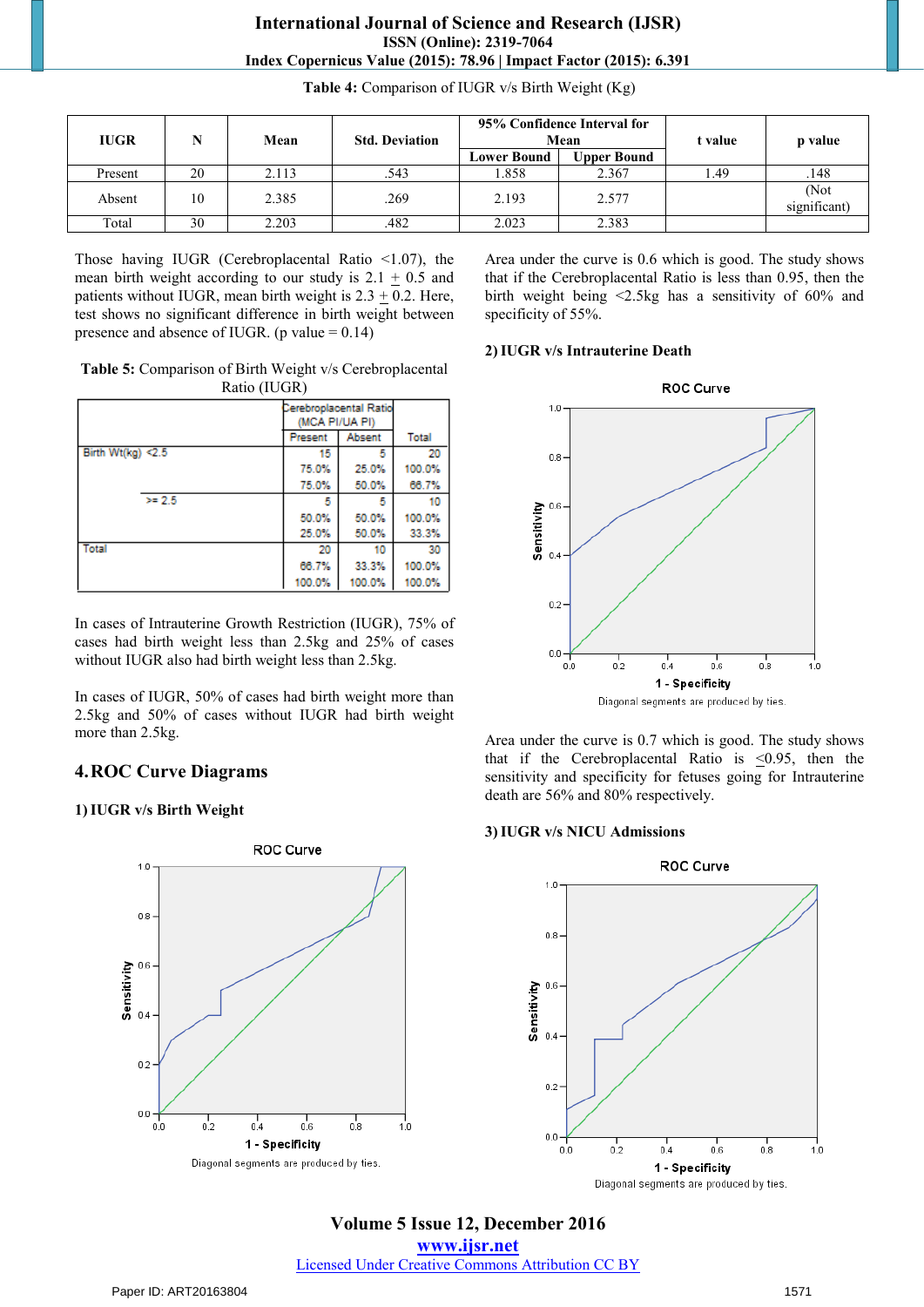Area under the curve is 0.6 which is reasonably good. The study shows that if the Cerebroplacental Ratio is  $\leq$  0.95, then the sensitivity and specificity for fetuses going for NICU admission is61% and 56% respectively.

#### **4) Role of UA S/D Ratio and UA RI in IUGR**



Diagonal segments are produced by ties.

The area under the curve for UA S/D ratio and UA RI in IUGR is 0.7 and 0.6 respectively, which is good. The study shows that if the UA S/D ratio is >2.9 then sensitivity and specificity for IUGR is 70%.Similarly if the UA RI value is  $\geq$ 0.65, then the sensitivity and specificity for IUGR is 50% and 80% respectively.

## **5.Discussion**

| <b>Study</b>            | <b>Sensitivity</b> | <b>Specificity</b> |
|-------------------------|--------------------|--------------------|
| Schulman et<br>al(1991) |                    |                    |
| Present study           |                    |                    |

a) Abnormal S/D Ratio of Umbilical Artery In IUGR

According to the study conducted by Schulman et al  $(1991)$ in identifying IUGR, the S/D ratio of umbilical artery has got a sensitivity and specificity of 65% and 91% respectively.

In my study the sensitivity and specificity were 70%.

b) Abnormal RI of Umbilical artery and adverse fetal outcome in IUGR

| Study                              | <b>Sensitivity</b> | <b>Specificity</b> |
|------------------------------------|--------------------|--------------------|
| Ebrashy A and co-workers<br>(2005) | 53.3%              | 86.4%              |
| Present study                      | 50%                | 80%                |

According to the study done by Ebrashy A and co-workers<sup>5</sup> it was reported that UA RI was more accurate than each of its components in the diagnosis of fetal morbidity and compromise in IUGR. The umbilical artery RI had 53.3% sensitivity and 86.4% specificity.

In my study the sensitivity and specificity were 50% and 80% respectively.

- c)Those having IUGR (Cerebroplacental Ratio <1.07), the mean GA(USG) according to our study is  $31wks + 2wks$ and patients without IUGR, mean GA(USG) is 33wks+ 2wks. Here, test shows significant difference in GA(USG) between presence and absence of IUGR. (p value  $= 0.046$ )
- d)My study shows that if the Cerebroplacental Ratio is less than 0.95, then the birth weight being  $\leq$ 2.5kg has a sensitivity of 60% and specificity of 55%.
- e)The study shows that if the Cerebroplacental Ratio is < 0.95, then the sensitivity and specificity for fetuses going for Intrauterine death are 56% and 80% respectively.
- f) The study also shows that if the Cerebroplacental Ratio is < 0.95, then the sensitivity and specificity for fetuses going for NICU admission is 61% and 56% respectively.

# **6.Conclusion**

- $\triangleright$  One of the main goals of antepartum fetal monitoring is to identify the fetuses at increased risk for perinatal morbidity and mortality. Doppler technology has had a significant impact on our ability to assess the physiological status of the fetus. It can help in identifying the changes in the fetal circulation at a time when other tests are normal and in doing so, identify the truly hypoxic fetus.
- > This study was conducted in Justice K. S. Hegde Charitable hospital to evaluate the role of Doppler velocimetry of foetoplacental circulation in the prediction of abnormal perinatal outcomes, in Intrauterine Growth Restricted pregnancies.
- $\triangleright$  In cases of IUGR, the Cerebroplacental Ratio (MCA PI/ UAD PI) is less than 1.07 and hence this was taken as the Gold standard for my study.
- $\triangleright$  The study showed significant difference in Gestational Age by Ultrasound between presence and absence of IUGR.
- $\triangleright$  One of the major interpretations obtained while concluding the study is that if the Cerebroplacental Ratio  $< 0.95$

a) The birth weight less than 2.5kg has a sensitivity of 60% and specificity of 55%.

b) Fetuses going for Intrauterine Death/ postnatal NICU death have a sensitivity of 56% and specificity of 80%.

c) Fetuses going for NICU admissions have a sensitivity of 61% and specificity of 56%.

- $\triangleright$  If the Middle Cerebral Artery RI value is  $>0.65$  in the third trimester, then the fetuses going for IUGR have a sensitivity of 70% and specificity of 45%.
- $\triangleright$  If the Umbilical Artery S/D Ratio is  $\geq$  1.95 in the third trimester, then the fetuses going for IUGR have a sensitivity and specificity of 70%.
- $\triangleright$  If the Umbilical Artery RI value > 0.65 in the third trimester, then the fetuses going for IUGR have a sensitivity of 50% and specificity of 80%.
- The decreased sensitivity and negative predictive value of the ratio of Middle cerebral artery (MCA) and Umbilical

# **Volume 5 Issue 12, December 2016**

**www.ijsr.net**

Licensed Under Creative Commons Attribution CC BY